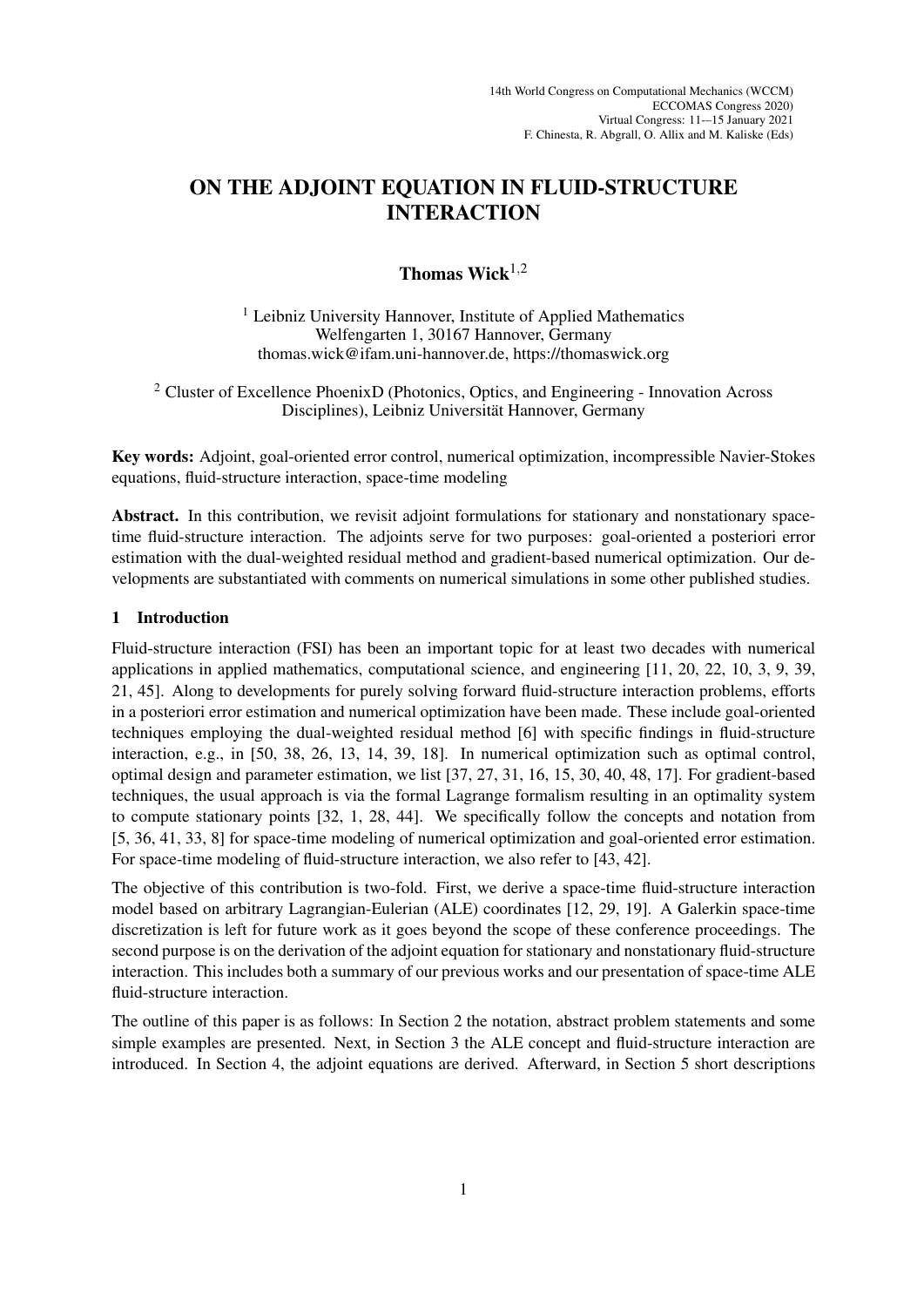of some published numerical simulations are provided. A summary and future directions are outlined in Section 6.

### 2 Abstract problem statements and first examples

Let  $\Omega \subset \mathbb{R}^2$  be a bounded domain with sufficiently smooth boundary ∂ $\Omega$ . Let  $I := (0,T)$  be a time interval with end time value  $T > 0$ . We adopt the usual Sobolev and Bochner spaces [49]. For  $u, v \in L^2(\Omega)$  we define

$$
(u,v):=(u,v)_{\Omega}:=\int_{\Omega}u\cdot v\,dx.
$$

For time-dependent functions  $u, v \in L^2(I, L^2(\Omega))$ , we define

$$
((u,v)) := \int_I (u,v)_{\Omega} := \int_I \int_{\Omega} u \cdot v \, dx.
$$

Of course, these definitions can be extended to other Hilbert spaces.

### 2.1 Cost and error functionals, PDEs, and the Lagrange formalism

Let *X* be a function space, e.g.,  $X := L^2(I, L^2(\Omega))$ . We are interested in optimization problems with cost or error functionals  $J: X \to \mathbb{R}$  of the abstract form

$$
J(u) = \int_{I} J_1(u) dt + J_2(u(T)),
$$
\n(1)

where  $J_1$  is a distributed functional over the entire time interval and  $J_2$  is a functional that evaluates the solution at the end time *T*. In numerical optimization with an additional control variable  $q \in Q$  (with  $Q$ being the space of controls) the cost functional is defined as  $J: Q \times X \to \mathbb{R}$  of the abstract form

$$
J(q, u) = \int_I J_1(u) dt + J_2(u(T)) + \frac{\alpha}{2} ||q - q_d||_Q^2,
$$

with a typical regularization term involving  $\alpha \geq 0$  and some reference control  $q_d \in Q$ . The state equation is given by: Find  $u \in X$  such that

$$
A(u)(\Psi) = F(\Psi) \quad \forall \Psi \in X,
$$

respectively including  $q \in Q$ 

$$
A(q, u)(\Psi) = F(\Psi) \quad \forall \Psi \in X.
$$

The corresponding optimization problems read

$$
\min_{u \in X} J(u) \quad \text{s.t.} \quad A(u)(\psi) = F(\psi),
$$

respectively including  $q \in Q$ 

$$
\min_{(q,u)\in Q\times X} J(q,u) \quad \text{s.t.} \quad A(q,u)(\Psi) = F(\Psi).
$$

With the help of the Lagrange formalism, we introduce the Lagrangian  $L: Q \times X \times X \to \mathbb{R}$  involving the adjoint variable  $z \in X$ :

$$
L(q, u, z) = J(q, u) - A(q, u)(z) + F(z).
$$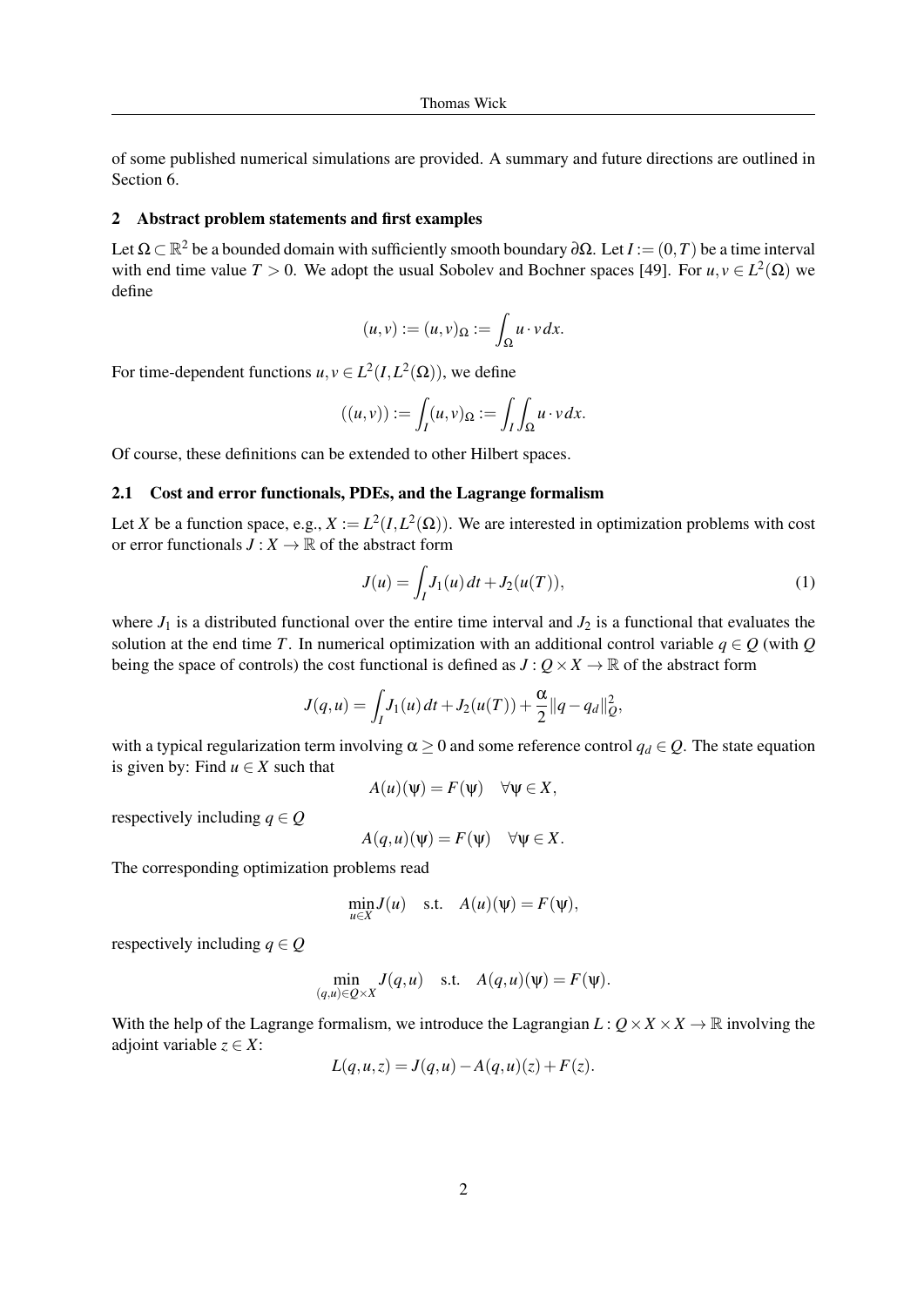The Lagrangian  $L(u, z)$  without control  $q$  is defined respectively. By taking the directional derivatives of the respective solution variables, the optimality systems read

$$
L'_q(q, u, z)(\delta q) = J'_q(q, u)(\delta q) - A'_q(q, u)(\delta q, z) = 0 \quad \forall \delta q \in Q \quad \text{(Gradient equation)}
$$
\n
$$
L'_u(q, u, z)(\delta u) = J'_u(q, u)(\delta u) - A'_u(q, u)(\delta u, z) = 0 \quad \forall \delta u \in X \quad \text{(Adjoint equation)}
$$
\n
$$
L'_z(q, u, z)(\delta z) = -A'_z(q, u)(\delta z) + F(\delta z) = 0 \quad \forall \delta z \in X \quad \text{(State equation)}
$$

respectively

$$
L'_u(u, z)(\delta u) = J'_u(u)(\delta u) - A'_u(u)(\delta u, z) = 0 \quad \forall \delta u \in X \quad \text{(Adjoint equation)}
$$
  

$$
L'_z(u, z)(\delta z) = -A'_z(u)(\delta z) + F(\delta z) = 0 \quad \forall \delta z \in X \quad \text{(State equation)}
$$

#### 2.2 Linear heat equation and a nonlinear PDE

As a simple example for demonstration purposes, we consider the heat equation: Find  $u : \Omega \times I \to \mathbb{R}$ such that

$$
\partial_t u - \Delta u = f \quad \text{in } \Omega \times I
$$
  

$$
u = 0 \quad \text{on } \partial \Omega \times I
$$
  

$$
u(0) = u_0 \quad \text{in } \partial \Omega \times \{0\}.
$$

Employing the function space

$$
X = \{u | u \in L^2(I, H_0^1(\Omega)), \, \partial_t u \in L^2(I, H^{-1}(\Omega))\}
$$

we formulate a space-time weak formulation: Find  $u \in X$  such that

$$
A(u)(\Psi) = F(\Psi) \quad \forall \Psi \in X
$$

with

$$
A(u)(\Psi) = ((\partial_t u, \Psi)) + ((\nabla u, \nabla \Psi)) + (u(0), \Psi(0)),
$$
  

$$
F(\Psi) = ((f, \Psi)) + (u_0, \Psi(0)).
$$

As goal functional let us consider the spatial evaluation of our solution  $u \in X$  at the end time:

$$
J(u) = \int_{\Omega} u(T) \, dx.
$$

Having at hand the minimization objective and the PDE constraint, the Lagrangian is then given by

$$
L(u,z) = \int_{\Omega} u(T) dx - \int_{I} (\partial_{t} u, z) dt - \int_{I} (\nabla u, \nabla z) dt + \int_{I} (f, z) dt - (u(0) - u_{0}, z(0)).
$$

Then, the optimality system reads: Find  $(u, z) \in X \times X$ , for all  $(\varphi, \psi) \in X \times X$ , such that

$$
L'_{u}(u, z)(\varphi) = \int_{\Omega} \varphi(T) dx - \int_{I} (\partial_{t} \varphi, z) dt - \int_{I} (\nabla \varphi, \nabla z) dt - (\varphi(0), z(0)) = 0,
$$
  

$$
L'_{z}(u, z)(\psi) = -\int_{I} (\partial_{t} u, \psi) dt - \int_{I} (\nabla u, \nabla \psi) dt + \int_{I} (f, \psi) dt - (u(0) - u_{0}, \psi(0)) = 0.
$$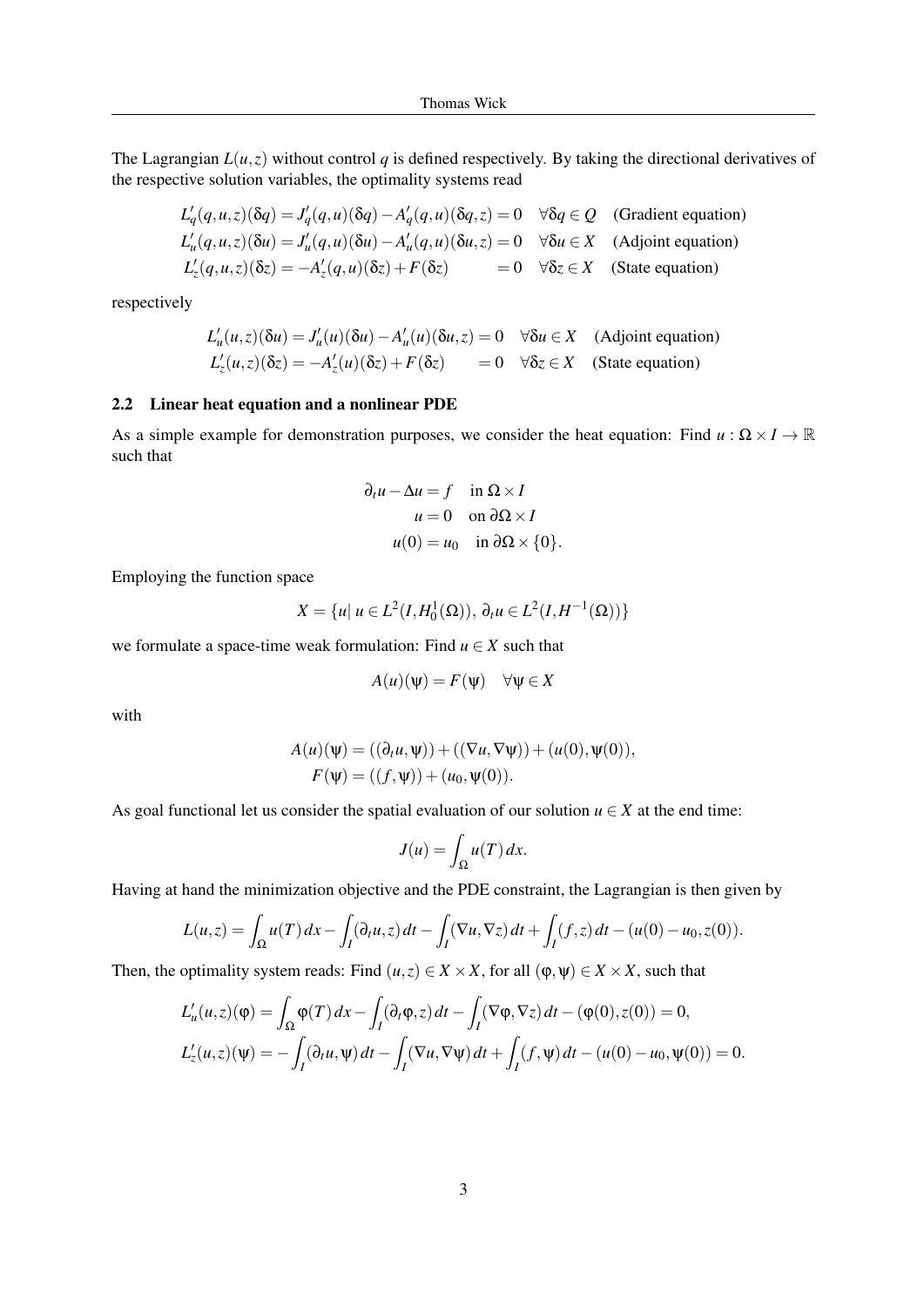In the adjoint equation, the time derivative acts on the test function  $\varphi$  and we perform integration by parts in time:

$$
-\int_I(\partial_t\varphi,z)\,dt=-[(\varphi(t),z(t))]_{t=0}^{t=T}+\int_I(\varphi,\partial_t z)\,dt.
$$

With this operation, we obtain as adjoint equation

$$
L'_{u}(u,z)(\varphi) = \int_{\Omega} \varphi(T) dx + \int_{I} (\varphi, \partial_{t}z) dt - [(\varphi(t), z(t))]_{t=0}^{t=T} - \int_{I} (\nabla \varphi, \nabla z) dt - (\varphi(0), z(0))
$$
  
= 
$$
\int_{\Omega} \varphi(T) dx + \int_{I} (\varphi, \partial_{t}z) dt - \int_{I} (\nabla \varphi, \nabla z) dt - (\varphi(T), z(T)).
$$

Re-arranging the adjoint equation yields

$$
- \int_I (\varphi, \partial_t z) dt + \int_I (\nabla \varphi, \nabla z) dt + (\varphi(T), z(T)) = \int_{\Omega} \varphi(T) dx
$$

with the PDE parts on the left hand side and the functional on the right hand side. Due to the integration by parts, the adjoint problem is running backward in time as we observe that we have initial values for the adjoint at the end time *T* and due to the minus sign in front of the first term. Moreover, even for nonlinear state equations and nonlinear goal functionals, the adjoint equation is always linear. Let us illustrate this fact by simply extending the state equation to

$$
\partial_t u - \Delta u + u^2 = f \quad \text{in } \Omega \times I
$$

and the goal functional involving the square of the state solution

$$
J(u) = \int_I \int_{\Omega} u^2 dx dt.
$$

Then, the adjoint equation reads: Given  $u \in X$ , find  $z \in X$  such that

$$
-\int_I(\varphi,\partial_t z)\,dt+\int_I(\nabla\varphi,\nabla z)\,dt+2\int_I(u\varphi,z)\,dt+(\varphi(T),z(T))=\int_I\int_\Omega u\varphi\,dx\,dt.
$$

We observe that the adjoint variable appears in a linear fashion and moreover, the state variable  $u \in X$ enters into the adjoint equation. For time-dependent problems this means that at each time point  $t<sub>n</sub>$  the state solution must be available; we refer the reader to some further discussions to [5, 8]. In the related work [48] to these conference proceedings, we stored all state solutions on the hard disc. As an example, for the FSI-3 benchmark computed in [48], we had to store 6000 state solutions.

#### 3 Fluid-structure interaction modeling

#### 3.1 Notation

In extension to before, we now introduce additional notation. We denote by  $\Omega := \Omega(t) \subset \mathbb{R}^d$ ,  $d = 2$ , the domain of the FSI problem. The domain consists of two time-dependent subdomains  $\Omega_f(t)$  and  $\Omega_s(t)$ . The FSI-interface between  $\Omega_f(t)$  and  $\Omega_s(t)$  is denoted by  $\Gamma_i(t) = \overline{\partial \Omega_f}(t) \cap \overline{\partial \Omega_s}(t)$ . The initial (or later reference) domains are denoted by  $\Omega$ ,  $\Omega_f$  and  $\Omega_s$ , respectively, with the interface  $\overline{\Gamma}_i = \partial \Omega_f \cap \partial \Omega_s$ . Furthermore, we denote the outer boundary by  $\partial \hat{\Omega} = \hat{\Gamma} = \hat{\Gamma}_{in} \cup \hat{\Gamma}_{D} \cup \hat{\Gamma}_{out}$  where  $\hat{\Gamma}_{D}$  and  $\hat{\Gamma}_{in}$  are Dirichlet boundaries (for the velocities and displacements) and  $\hat{\Gamma}_{out}$  denotes a fluid outflow Neumann boundary, respectively. The displacements are set to zero on  $\widehat{\Gamma}_{out}$ .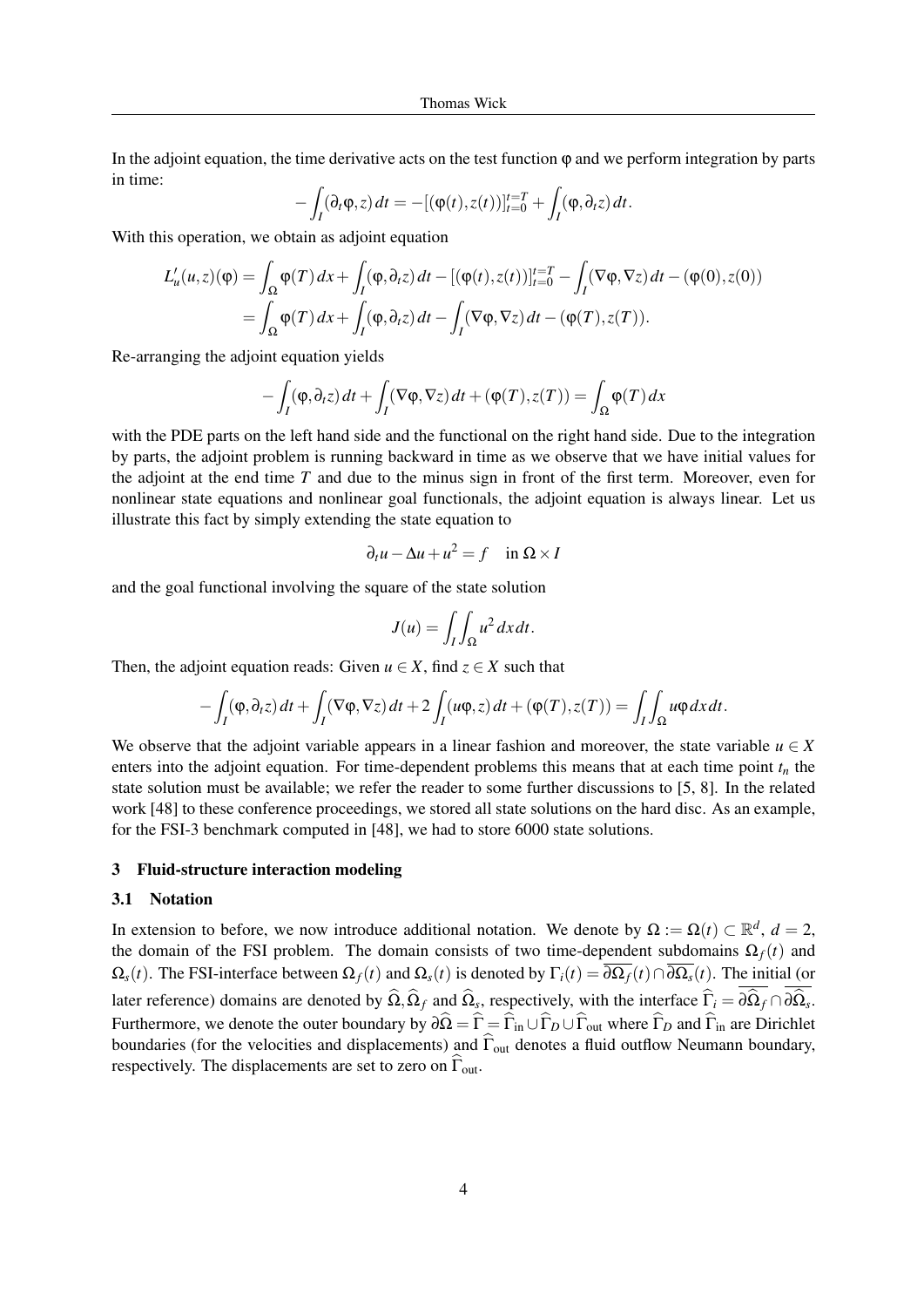### 3.2 Spaces

For the function spaces in the (fixed) reference domains  $\Omega, \Omega_f, \Omega_s$ , we define spaces for spatial discretization first. First we define

$$
\widehat{V} := H^1(\widehat{\Omega})^d.
$$

Next, in the fluid domain, we define further:

$$
\begin{aligned}\n\widehat{L}_f &:= L^2(\widehat{\Omega}_f), \\
\widehat{L}_f^0 &:= L^2(\widehat{\Omega}_f)/\mathbb{R}, \\
\widehat{V}_f^0 &:= \{\widehat{v}_f \in H^1(\widehat{\Omega}_f)^d : \widehat{v}_f = 0 \text{ on } \widehat{\Gamma}_{\text{in}} \cup \widehat{\Gamma}_D\}, \\
\widehat{V}_{f,\widehat{u}}^0 &:= \{\widehat{u}_f \in H^1(\widehat{\Omega}_f)^d : \widehat{u}_f = \widehat{u}_s \text{ on } \widehat{\Gamma}_i, \quad \widehat{u}_f = 0 \text{ on } \widehat{\Gamma}_{\text{in}} \cup \widehat{\Gamma}_D \cup \widehat{\Gamma}_{\text{out}}\}, \\
\widehat{V}_{f,\widehat{u},\widehat{\Gamma}_i}^0 &:= \{\widehat{\Psi}_f \in H^1(\widehat{\Omega}_f)^d : \widehat{\Psi}_f = 0 \text{ on } \widehat{\Gamma}_i \cup \widehat{\Gamma}_{\text{in}} \cup \widehat{\Gamma}_{\text{out}}\}.\n\end{aligned}
$$

In the solid domain, we use

$$
\widehat{L}_s := L^2 (\widehat{\Omega}_s)^d,
$$
  

$$
\widehat{V}_s^0 := {\widehat{u}_s \in H^1 (\widehat{\Omega}_s)^d : \widehat{u}_s = 0 \text{ on } \widehat{\Gamma}_D}.
$$

As trial and test spaces for a space-time model, we define

$$
\widehat{X} = \{ U = (\widehat{v}, \widehat{u}_f, \widehat{u}_s, \widehat{w}, \widehat{p}_f) | \widehat{v} \in L^2(I, \{\widehat{v}^D + \widehat{V}^0\}), \partial_t \widehat{v} \in L^2(I, H^{-1}(\widehat{\Omega})^d), \widehat{u}_f \in L^2(I, \{\widehat{u}_f^D + \widehat{V}_{f, \widehat{u}}^0\}),
$$
  

$$
\partial_t \widehat{u}_f \in L^2(I, H^{-1}(\widehat{\Omega}_f)^d), \widehat{u}_s \in L^2(I, \{\widehat{u}_s^D + \widehat{V}_s^0\}), \partial_t \widehat{u}_s \in L^2(I, H^{-1}(\widehat{\Omega}_s)^d), \widehat{w} \in L^2(I, \widehat{V}), \widehat{p}_f \in L^2(I, \widehat{L}_f^0) \}
$$

and

$$
\widehat{X}^0 = \{ U = (\widehat{v}, \widehat{u}_f, \widehat{u}_s, \widehat{w}, \widehat{p}_f) | \widehat{v} \in L^2(I, \widehat{V}^0), \partial_t \widehat{v} \in L^2(I, H^{-1}(\widehat{\Omega})^d), \widehat{u}_f \in L^2(I, \widehat{V}^0_{f, \widehat{u}, \widehat{\Gamma}_i}),
$$
  

$$
\partial_t \widehat{u}_f \in L^2(I, H^{-1}(\widehat{\Omega}_f)^d), \widehat{u}_s \in L^2(I, \widehat{V}^0_s), \partial_t \widehat{u}_s \in L^2(I, H^{-1}(\widehat{\Omega}_s)^d), \widehat{w} \in L^2(I, \widehat{V}), \widehat{p}_f \in L^2(I, \widehat{L}^0_f)\}
$$

### 3.3 A space-time fluid-structure interaction model

Extending Formulation 3 from [48] to a space-time formulation, we obtain:

**Proposition 3.1** (Variational-monolithic space-time ALE FSI in  $\hat{\Omega}$ ). *Find a global vector-valued velocity, vector-valued displacements, additional displacements (due to the splitting of the biharmonic mesh motion model into two second-order equations) and a scalar-valued fluid pressure, i.e.,*  $\hat{U} :=$  $(\widehat{v}, \widehat{u}_f, \widehat{u}_s, \widehat{w}, \widehat{p}_f) \in \widehat{X}$  such that

$$
\text{Fluid/solid momentum} \begin{cases} \int_{I} \left( (\widehat{J} \widehat{\rho}_{f} \partial_{t} \widehat{v}, \widehat{\Psi}^{\nu})_{\widehat{\Omega}_{f}} + (\widehat{\rho}_{f} \widehat{J} (\widehat{F}^{-1} (\widehat{v} - \widehat{w}) \cdot \widehat{\nabla}) \widehat{v}), \widehat{\Psi}^{\nu})_{\widehat{\Omega}_{f}} + (\widehat{J} \widehat{\sigma}_{f} \widehat{F}^{-T}, \widehat{\nabla} \widehat{\Psi}^{\nu})_{\widehat{\Omega}_{f}} \\ + \langle \widehat{\rho}_{f} \mathbf{v}_{f} \widehat{J} (\widehat{F}^{-T} \widehat{\nabla} \widehat{v}^{T} \widehat{n}_{f}) \widehat{F}^{-T}, \widehat{\Psi}^{\nu} \rangle_{\widehat{\Gamma}_{out}} + (\widehat{\rho}_{s} \partial_{t} \widehat{v}, \widehat{\Psi}^{\nu})_{\widehat{\Omega}_{s}} + (\widehat{F} \widehat{\Sigma}, \widehat{\nabla} \widehat{\Psi}^{\nu})_{\widehat{\Omega}_{s}} \right) dt \\ + (\widehat{J} (\widehat{v}(0) - \widehat{v}_{0}), \widehat{\Psi}^{\nu}(0))_{\widehat{\Omega}_{f}} + (\widehat{v}(0) - \widehat{v}_{0}, \widehat{\Psi}^{\nu}(0))_{\widehat{\Omega}_{s}} = 0 \end{cases}
$$

$$
\text{Fluid mesh motion (biharmonic/split)} \begin{cases} \int_I \left( (\widehat{\alpha} \widehat{\nabla} \widehat{w} |_{\widehat{\Omega}_f}, \widehat{\nabla} \widehat{\psi}^u)_{\widehat{\Omega}_f} \right) dt = 0 \\ \int_I \left( (\widehat{\alpha} \widehat{w}, \widehat{\psi}^w)_{\widehat{\Omega}} - (\widehat{\alpha} \widehat{\nabla} \widehat{u}_{f,s}, \widehat{\nabla} \widehat{\psi}^w)_{\widehat{\Omega}} \right) dt = 0 \\ \text{Solid momentum, 2nd eq.} \left\{ \int_I \left( \widehat{\rho}_s (\partial_t \widehat{u}_s - \widehat{v} |_{\widehat{\Omega}_s}, \widehat{\psi}^u_s)_{\widehat{\Omega}_s} \right) dt + (\widehat{u}_s(0) - \widehat{u}_{s,0}, \widehat{\psi}^u_s(0)) = 0 \end{cases}
$$
\n
$$
\text{Fluid mass conservation} \left\{ \int_I \left( (\widehat{\text{div}} (\widehat{J} \widehat{F}^{-1} \widehat{v}), \widehat{\psi}^p_f)_{\widehat{\Omega}_f} \right) dt = 0
$$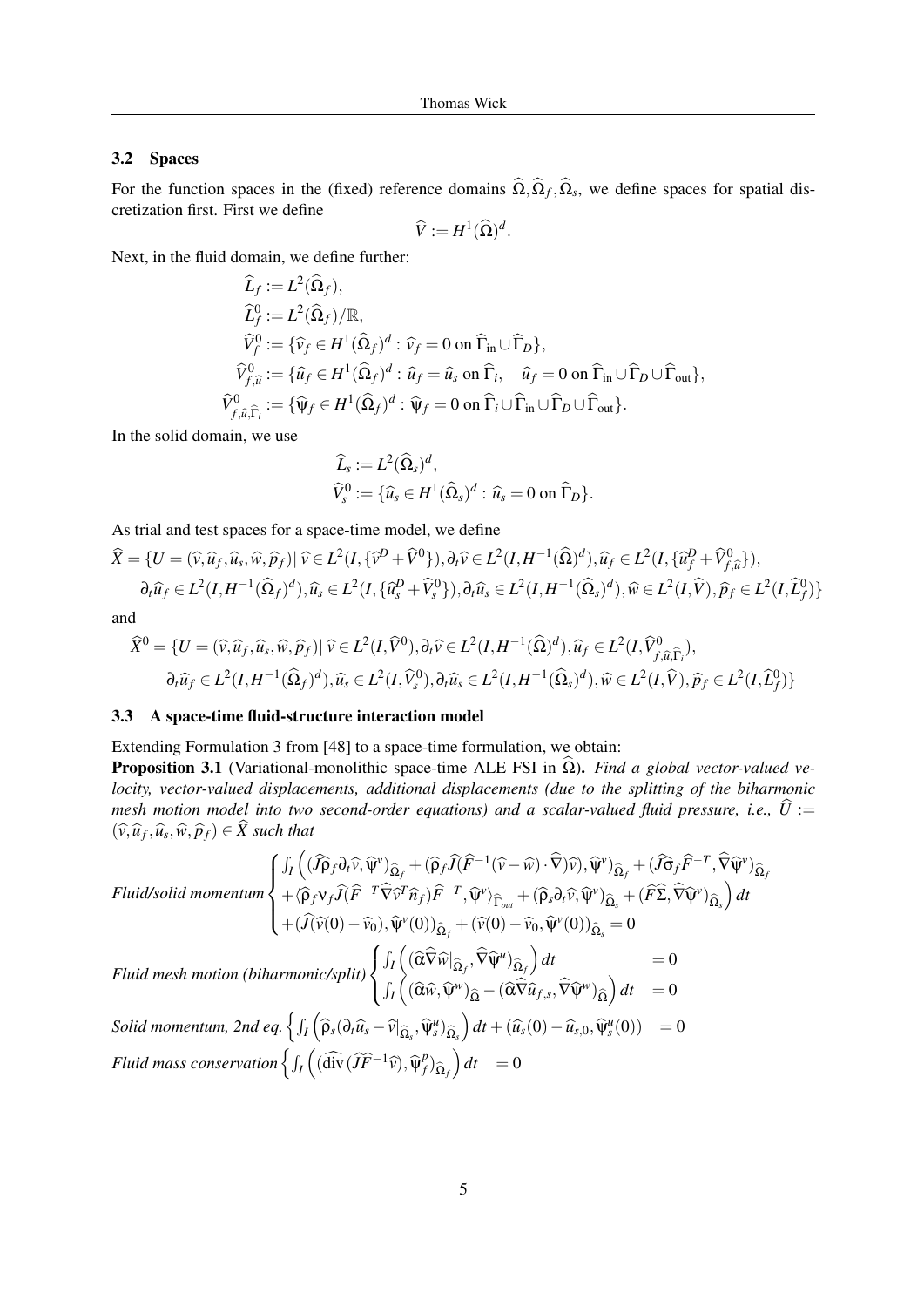*for all*  $\widehat{\Psi} = (\widehat{\Psi}^{\nu}, \widehat{\Psi}_{f}^{\mu}, \widehat{\Psi}_{s}^{\nu}, \widehat{\Psi}^{\nu}, \widehat{\Psi}_{f}^{\rho})$  $\widehat{f}_f^p$ )  $\in$   $\widehat{X}^0.$  *In compact form, the above problem reads: Find*  $\widehat{U}$  $\in$  $\widehat{X}$  *such that* 

$$
\widehat{A}(\widehat{U})(\widehat{\Psi}) = 0 \quad \forall \widehat{\Psi} \in \widehat{X}^0
$$

*where the FSI equations are combined in the semi-linear form*  $\widehat{A}(\widehat{U})(\widehat{Y})$ *.* 

### 4 Adjoint equations

Employing our preliminary considerations from Section 2 for Proposition 3.1, we obtain conveniently the adjoint equation for some given goal/cost functional. Formally, we arrive at

$$
\widehat{L}'_U(\widehat{U},\widehat{Z})(\delta\widehat{U}) = \widehat{J}'_U(\widehat{U})(\delta\widehat{U}) - \widehat{A}'_U(\widehat{U})(\delta\widehat{U},\widehat{Z}) = 0
$$

where  $(\widehat{v}, \widehat{u}_f, \widehat{u}_s, \widehat{w}, \widehat{p}_f) \in \widehat{X}$  and  $(\widehat{z}^v, \widehat{z}^u_f, \widehat{z}^u_s, \widehat{z}^w, \widehat{z}^p_f)$  $f_f^p$   $\in \widehat{X}^0$  and  $(\delta \widehat{v}, \delta \widehat{u}_f, \delta \widehat{u}_s, \delta \widehat{w}, \delta \widehat{p}_f) \in \widehat{X}^0$ . Despite being formally simple, technically, the directional derivatives  $\delta\hat{U}$  of the nonlinear variable  $\hat{U}$  must be computed. This procedure is similar to the tangent problem, required for the nonlinear solution with Newton's method. Details can be found in [46]. By switching test and trial functions in the tangent problem, we obtain immediately the adjoint.

#### 4.1 Time derivatives and their partial integration in time

Let us consider the time derivative terms in more detail. We start with the solid 2nd momentum equation

$$
\int_{I} \widehat{\rho}_s(\partial_t \widehat{u}_s - \widehat{v}|_{\widehat{\Omega}_s}, \widehat{\psi}_s^u)_{\widehat{\Omega}_s} dt + (\widehat{u}_s(0) - \widehat{u}_{s,0}, \widehat{\psi}_s^u(0))_{\widehat{\Omega}_s}.
$$

The adjoint is obtained by linearizing in  $\hat{u}_s$  and  $\hat{v}_s$ , switching trial and test functions, and employing (1):

$$
\int_{I} \widehat{\rho}_{s}(\partial_{t} \widehat{\psi}_{s}^{u} - \widehat{\psi}_{s}^{v}, \widehat{z}_{s}^{u})_{\widehat{\Omega}_{s}} dt + (\widehat{\psi}_{s}^{u}(0), \widehat{z}_{s}^{u}(0))_{\widehat{\Omega}_{s}} = \widehat{J}_{U}^{2}(\widehat{U})(\widehat{\Psi}).
$$

Remark 4.1. *By this procedure, we obtain immediately the adjoint as in [48], Formulation 8, Eq. (16).* We now perform partial integration in time similar to Section 2.2, yielding

$$
-\int_{I}\widehat{\rho}_{s}(\widehat{\psi}^{u}_{s},\partial_{t}\widehat{z}^{u}_{s})_{\widehat{\Omega}_{s}}dt-\int_{I}\widehat{\rho}_{s}(\widehat{\psi}^{v}_{s},\widehat{z}^{u}_{s})_{\widehat{\Omega}_{s}}dt+(\widehat{\psi}^{u}_{s}(T),\widehat{z}^{u}_{s}(T))_{\widehat{\Omega}_{s}}=\widehat{J}'_{U}(\widehat{U})(\widehat{\Psi}).
$$

For the discretization, we can either apply a space-time Galerkin discretization of the form  $cG(s)dG(r)$ or  $cG(s)cG(r)$ , or (as done in [48]) finite differences in time and Galerkin finite elements in space. For instance, we have used the shifted Crank-Nicolson scheme in [48]. This scheme works in practice, but is not a consistent adjoint-time-stepping scheme; see [5][Remark 3.2] and [23]. As second example, we consider the time derivatives and initial values in the first equation of Proposition 3.1:

$$
\int_I (\widehat{J}\widehat{\rho}_f \partial_t \widehat{v}, \widehat{\psi}^{\nu})_{\widehat{\Omega}_f} dt + (\widehat{J}(\widehat{v}(0) - \widehat{v}_0), \widehat{\psi}^{\nu}(0))_{\widehat{\Omega}_f}.
$$

Due to the transformation of the Navier-Stokes equations from the deforming domain  $\Omega(t)$  to the reference domain  $\hat{\Omega}$  (for details see [46]) we deal with the transformation determinant  $\hat{J}$ . Thus, we transform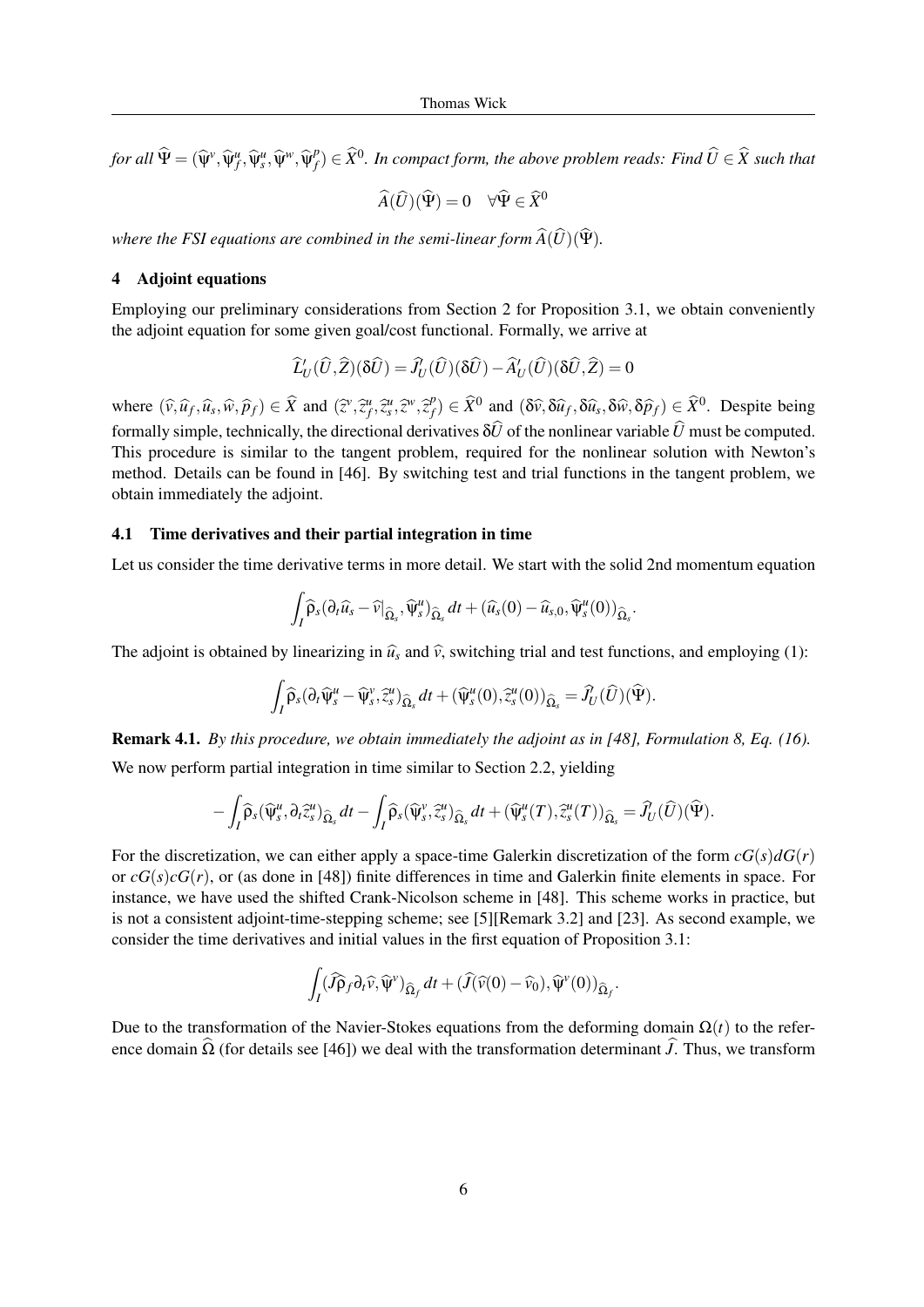first back to  $\Omega(t)$ , then build the adjoint, afterward integrate by parts, and finally transform back to  $\Omega$ . This yields

$$
\int_{I} (\widehat{J}\widehat{\rho}_{f}\partial_{t}\widehat{v}, \widehat{\psi}^{v})_{\widehat{\Omega}_{f}} dt + (\widehat{J}(\widehat{v}(0) - \widehat{v}_{0}), \widehat{\psi}^{v}(0))_{\widehat{\Omega}_{f}}
$$
\n
$$
\Leftrightarrow \text{Transformation to } \Omega: \quad \int_{I} (\rho_{f}\partial_{t}v, \psi^{v})_{\Omega_{f}} dt + (\nu(0) - \nu_{0}, \psi^{v}(0))_{\Omega_{f}}
$$
\n
$$
\Rightarrow \text{Tangent:} \quad \int_{I} (\rho_{f}\partial_{t}\delta v, \psi^{v})_{\Omega_{f}} dt + (\delta v(0), \psi^{v}(0))_{\Omega_{f}}
$$
\n
$$
\Rightarrow \text{Adjoint:} \quad \int_{I} (\rho_{f}\partial_{t}\psi^{v}, z^{v})_{\Omega_{f}} dt + (\psi^{v}(0), z^{v}(0))_{\Omega_{f}} = J'_{U}(U)(\Psi) dt
$$
\n
$$
\Leftrightarrow \text{Integration by parts:} \quad -\int_{I} (\rho_{f}\psi^{v}, \partial_{t}z^{v})_{\Omega_{f}} dt + (\psi^{v}(T), z^{v}(T))_{\Omega_{f}} = J'_{U}(U)(\Psi) dt
$$
\n
$$
\Leftrightarrow \text{Transformation to } \widehat{\Omega}: \quad -\int_{I} (\widehat{J}\widehat{\rho}_{f}\widehat{\psi}^{v}, \partial_{t}\widehat{z}^{v})_{\widehat{\Omega}_{f}} dt + (\widehat{J}\widehat{\psi}^{v}(T), \widehat{z}^{v}(T))_{\widehat{\Omega}_{f}} = \widehat{J'_{U}}(\widehat{U})(\widehat{\Psi}).
$$

Again, this is a linear equation in the adjoint variable  $\hat{z}^{\nu}$  and running backward in time. As before, we<br>can discretize in time by (non-consistent) finite differences or a full space time Galerkin mathed can discretize in time by (non-consistant) finite differences or a full space-time Galerkin method.

#### 4.2 Example from [48] with One-Step-θ time stepping

In [48], including an optimal control *q*, we deal with the problem: Given  $\widehat{U}^0 \in \widehat{X}$ , find  $\widehat{U} = (\widehat{U}_h^n)_{n=1}^N \in \widehat{X}_h^N$ such that

$$
\sum_{n=1}^{N} \left( \widehat{A}_{T,k}(\widehat{U}_h^n, \widehat{U}_h^{n-1})(\widehat{\Psi}_h^n) + \theta k \widehat{A}_E(\widehat{U}_h^n)(\widehat{\Psi}_h^n) + \widehat{A}_I(\widehat{U}_h^n)(\widehat{\Psi}_h^n) + (1 - \theta)k \widehat{A}_E(\widehat{U}_h^{n-1})(\widehat{\Psi}_h^n) \right) = 0 \qquad \forall (\widehat{\Psi}_h^n)_{n=1}^N \in \widehat{X}_h^N.
$$
\n(2)

Based on this form, we obtain the adjoint by linearizing in  $\widehat{U}_h^n$  and  $\widehat{U}_h^{n-1}$ : Find  $\widehat{Z} \in \widehat{X}_h^N$  such that

$$
\sum_{n=1}^{N} \left( \partial_{\widehat{U}^n} \widehat{A}_{T,k} (\widehat{U}_h^n, \widehat{U}_h^{n-1}) (\widehat{\Psi}_h^n, \widehat{Z}_h^n) + \partial_{\widehat{U}^{n-1}} \widehat{A}_{T,k} (\widehat{U}_h^n, \widehat{U}_h^{n-1}) (\widehat{\Psi}_h^{n-1}, \widehat{Z}_h^n) \right. \\
\left. + \theta k \partial_{\widehat{U}^n} \widehat{A}_E(q, \widehat{U}_h^n) (\widehat{\Psi}_h^n, \widehat{Z}_h^n) + k \partial_{\widehat{U}^n} \widehat{A}_P (\widehat{U}_h^n) (\widehat{\Psi}_h^n, \widehat{Z}_h^n) + k \partial_{\widehat{U}^n} \widehat{A}_I (\widehat{U}_h^n) (\widehat{\Psi}_h^n, \widehat{Z}_h^n) \right. \\
\left. + (1 - \theta) k \partial_{\widehat{U}^{n-1}} \widehat{A}_E(q, \widehat{U}_h^{n-1}) (\widehat{\Psi}_h^{n-1}, \widehat{Z}_h^n) \right) = \widehat{J}'(q, \widehat{U}) (\widehat{\Psi}) \qquad \forall (\widehat{\Psi}_h^n)_{n=1}^N \in \widehat{X}_h^N.
$$
\n(3)

Here  $\partial_{\hat{U}^n}\hat{A}$  denotes the directional derivative of the form  $\hat{A}$  with respect to its  $\hat{U}^n$  argument, and the first expansion of the geographic denotes the geographic direction. As hefter, we integrate by argument of the second parentheses denotes the respective direction. As before, we integrate by parts in time, but now using a finite difference quotient and switching the meaning of  $\theta$  to keep the property (implicit/explicit) of the time-stepping scheme. An example is provided in the next subsection.

#### 4.3 Example with the help of the heat equation

The One-Step-θ time discretization of the heat equation from Section 2.2 for the weak form

$$
\int_I (\partial_t u, \Psi) dt + \int_I (\nabla u, \nabla \Psi) dt = 0
$$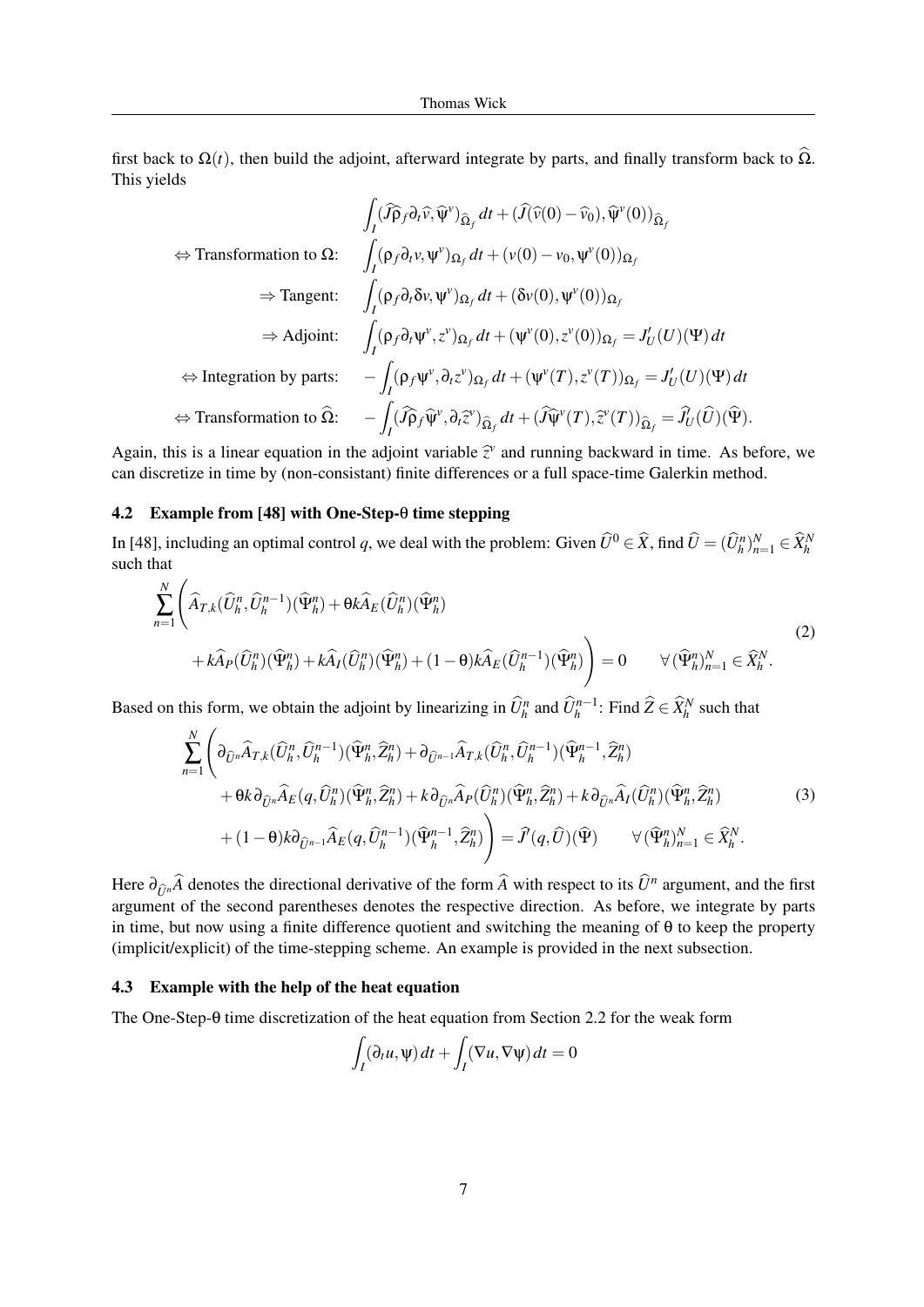reads

$$
\Rightarrow \frac{(u^n - u^{n-1}, \Psi)}{k} + \theta(\nabla u^n, \nabla \Psi) + (1 - \theta)(\nabla u^{n-1}, \nabla \Psi)
$$
\n
$$
\Rightarrow \text{Tangent:} \quad \frac{(\delta u^n, \Psi)}{k} - \frac{(\delta u^{n-1}, \Psi)}{k} + \theta(\nabla \delta u^n, \nabla \Psi) + (1 - \theta)(\nabla \delta u^{n-1}, \nabla \Psi)
$$
\n
$$
\Rightarrow \text{Adjoint:} \quad \frac{(\Psi^n, z)}{k} - \frac{(\Psi^{n-1}, z)}{k} + \theta(\nabla \Psi^n, \nabla z^n) + (1 - \theta)(\nabla \Psi^{n-1}, \nabla z^n) = J'(u^n, u^{n-1})(\Psi)
$$
\n
$$
\Rightarrow \text{Integration by parts:} \quad -\frac{(\Psi^n, z^n - z^{n-1})}{k} + (1 - \theta)(\nabla \Psi^n, \nabla z^n) + \theta(\nabla \Psi^n, \nabla z^{n-1}) = J'(u^n, u^{n-1})(\Psi)
$$
\n
$$
\Rightarrow \text{Re-arranging terms:} \quad \frac{(\Psi^n, z^{n-1} - z^n)}{k} + \theta(\nabla \Psi^n, \nabla z^{n-1}) + (1 - \theta)(\nabla \Psi^n, \nabla z^n) = J'(u^n, u^{n-1})(\Psi).
$$

for  $n = N, N - 1, \ldots, 1, 0$ . By the (discrete) integration by parts in time, we switch also  $\theta$  to maintain an implicit time-stepping scheme  $\theta \in [0.5, 1]$ .

### 4.4 Adjoint of stationary optimization with fluid-structure interaction

We finally recall from [46][Chapter 4] the adjoint to stationary optimization with fluid-structure interaction. Find  $(\hat{q}, U, Z) \in Q \times X \times X$  with the primal solution  $U = {\hat{v}_f, \hat{v}_s, \hat{u}_f, \hat{u}_s, \hat{p}_f}$  and the adjoint solution  $\widehat{U} = {\{\widehat{z}_f^v, \widehat{z}_s^v, \widehat{z}_f^u, \widehat{z}_s^u, \widehat{z}_f^p\}}$  $_{f}^{\rho}$ }, such that

*State equation*

$$
\begin{split}\n\widehat{A}(\widehat{q},\widehat{U})(\widehat{\Psi}) &= (\widehat{\rho}_{f}\widehat{J}(\widehat{F}^{-1}\widehat{v}_{f} \cdot \widehat{\nabla})\widehat{v}_{f}), \widehat{\Psi}_{f}^{\nu})_{\widehat{\Omega}_{f}} + (\widehat{J}\widehat{\sigma}_{f}\widehat{F}^{-T}, \widehat{\nabla}\widehat{\Psi}_{f}^{\nu})_{\widehat{\Omega}_{f}} + (\widehat{F}\widehat{\Sigma}, \widehat{\nabla}\widehat{\Psi}_{s}^{\nu})_{\widehat{\Omega}_{s}} \\
&- \langle \widehat{g}_{f}, \widehat{\Psi}_{f}^{\nu} \rangle_{\widehat{\Gamma}_{N}} - (\widehat{v}_{s}, \widehat{\Psi}_{s}^{\mu})_{\widehat{\Omega}_{s}} + (\alpha_{u}\widehat{\nabla}\widehat{u}_{f}, \widehat{\nabla}\widehat{\Psi}_{f}^{\mu})_{\widehat{\Omega}_{f}} \\
&+ (\widehat{\operatorname{div}}(f\widehat{F}^{-1}\widehat{v}_{f}), \widehat{\Psi}_{f}^{\rho})_{\widehat{\Omega}_{f}} - \langle \widehat{q}, \widehat{n}_{f} \cdot \widehat{\Psi}_{f}^{\nu} \rangle_{\widehat{\Gamma}_{Q}} \\
&= 0 \quad \forall \widehat{\Psi} \in \widehat{X},\n\end{split}
$$

with  $\widehat{\Psi} \in \widehat{X}$  as previously defined.

*Adjoint equation*

$$
\begin{split}\n&\widehat{A}'_{\hat{U}}(\hat{q},\hat{U})(\hat{\Psi},\hat{Z}) &= \widehat{\rho}_{f} \left( \widehat{\nabla}\widehat{\psi}^{\nu}\widehat{J}\widehat{F}^{-1}\widehat{\nu}_{f} + \widehat{\nabla}\widehat{\nu}_{f}\widehat{J}\widehat{F}^{-1}\widehat{\psi}^{\nu},\hat{z}_{f}^{\nu} \right)_{\widehat{\Omega}_{f}} + \widehat{\rho}_{f} \left( \widehat{\nabla}\widehat{\nu}_{f}[\widehat{J}\widehat{F}^{-1}]^{\prime}(\widehat{\psi}^{\mu})\widehat{\nu}_{f},\hat{z}_{f}^{\nu} \right)_{\widehat{\Omega}_{f}} \\
&+ \left( \widehat{\rho}_{f}v_{f}(\widehat{\nabla}\widehat{\psi}^{\nu}\widehat{F}^{-1} + \widehat{F}^{-T}(\widehat{\nabla}\widehat{\psi}^{\nu})^{T})\widehat{J}\widehat{F}^{-T},\widehat{\nabla}z_{f}^{\nu} \right)_{\widehat{\Omega}_{f}} + \left( \widehat{\rho}_{f}v_{f}(\widehat{\nabla}\widehat{\nu}_{f}[\widehat{F}^{-1}]^{\prime}(\widehat{\psi}^{\mu}) + [\widehat{F}^{-T}]^{\prime}(\widehat{\psi}^{\mu})\widehat{\nabla}\widehat{\nu}_{f}^{\tau})\widehat{J}\widehat{F}^{-T},\widehat{\nabla}z_{f}^{\nu} \right)_{\widehat{\Omega}_{f}} \\
&+ \left( \widehat{\rho}_{f}v_{f}(\widehat{\nabla}\widehat{\nu}_{f}\widehat{F}^{-1} + \widehat{F}^{-T}\widehat{\nabla}\widehat{\nu}_{f}^{\tau})[\widehat{J}\widehat{F}^{-T}]^{\prime}(\widehat{\psi}^{\mu}),\widehat{\nabla}z_{f}^{\nu} \right)_{\widehat{\Omega}_{f}} - \left( \widehat{p}_{f}[\widehat{J}\widehat{F}^{-T}]^{\prime}(\widehat{\psi}^{\mu}),\widehat{\nabla}z_{f}^{\nu} \right)_{\widehat{\Omega}_{f}} \\
&+ \left( \lambda_{s}(\text{tr}\widehat{E}^{\prime}(\widehat{\psi}^{\mu})\widehat{F} + \text{tr}\widehat{E}\widehat{F}^{\prime}(\widehat{\psi}^{\mu})) +
$$

with  $\hat{\Psi} \in \hat{X}$  as previously defined. The gradient equation is omitted here.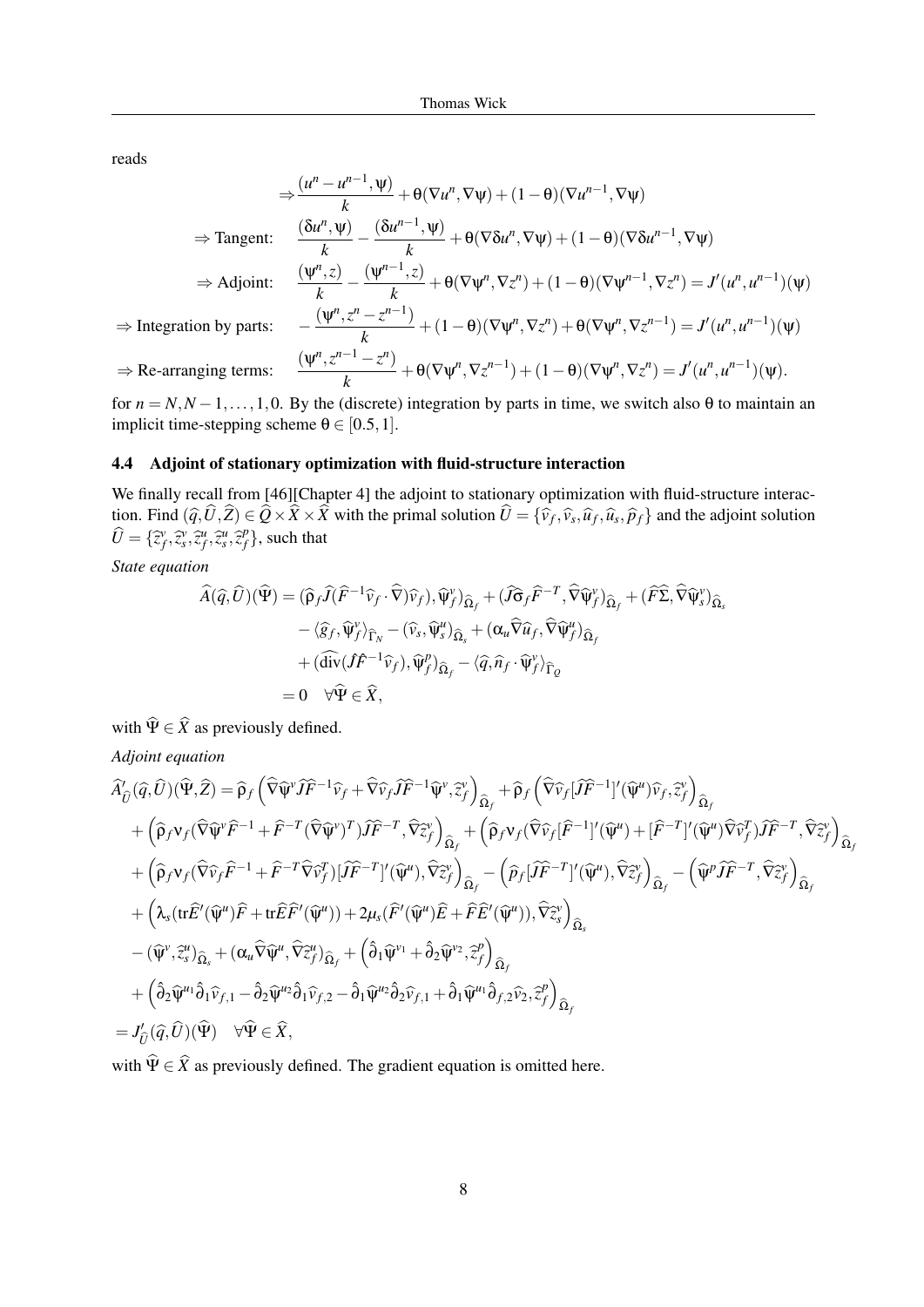# 5 Numerical examples from some other published studies

The algorithmic developments of the previous sections were realized in different collaborations and programming codes. These are revisited in the following.

# 5.1 Optimal control and optimal design for stationary fluid-structure interaction

In [40] stationary fluid-structure interaction was considered by us for optimal control and optimal design problems. Therein a specific emphasis was on monolithic formulations and the influence of the adjoint equation (Section 4.4) within the optimization loop. Parts of these developments go further back to the author's PhD thesis [46]. The numerical examples were computed with the help of DOpElib [24] (based on deal.II [2]).

# 5.2 Differentiability of solution operator for stationary fluid-structure interaction

In [47] well-posedness results (existence results first established in [25]) on the existence of stationary fluid-structure interaction were extended to uniqueness under small problem data assumptions and to differentiability of the solution map. The latter result is useful for numerical optimization in which often sufficient regularity of the state solution is assumed, but not proven.

# 5.3 Temporal error estimation and adaptivity of nonstationary fluid-structure interaction

In [18], a monolithic space-time formulation of nonstationary fluid-structure interaction was considered. Within [4] (see also the PhD thesis [15]) adjoint-based goal-oriented error control and temporal adaptivity was developed. For several benchmark problems, excellent error reduction and effectivity indices could be measured. Similar to Section 4, the adjoint equation was derived from a space-time formulation and discretized with the help of a Galerkin representation of the Fractional-Step-θ scheme [34, 35].

# 5.4 Optimal control and optimal design for nonstationary fluid-structure interaction

In [48] using again DOpElib [24], numerical optimization for nonstationary fluid-structure interaction was considered. This numerical example formed the basis of the WCCM oral presentation. Therein, the adjoint equation was formally derived with the Lagrange formalism, but temporal discretization was carried out with One-Step-θ schemes; see Section 4.2. The numerical optimization approach was based on a reduced approach while eliminating the state variable. As final solution algorithm, we employed gradient descent and a (inverse) BFGS (Broyden-Fletcher-Goldfarb-Shanno) algorithm.

# 6 Conclusions

In this work, we considered the adjoint equation for fluid-structure interaction. Specific emphasis was on space-time modeling and the partial integration in time yielding the backward-in-time running problem. By realizing the space-time discretization in terms of  $cG(s)dG(r)$  or  $cG(s)cG(r)$  discretizations, formally, we can proceed further as shown in [8, 7]. Apart from such consistent time-stepping schemes derived by rigorous arguments, a computational alternative are classical One-Step-θ time discretizations in which locally at each time point the adjoint is derived. The latter approach was employed in [48], which forms the basis of the corresponding WCCM oral presentation. The full space-time Galerkin approach is however appealing and will be further addressed in upcoming studies.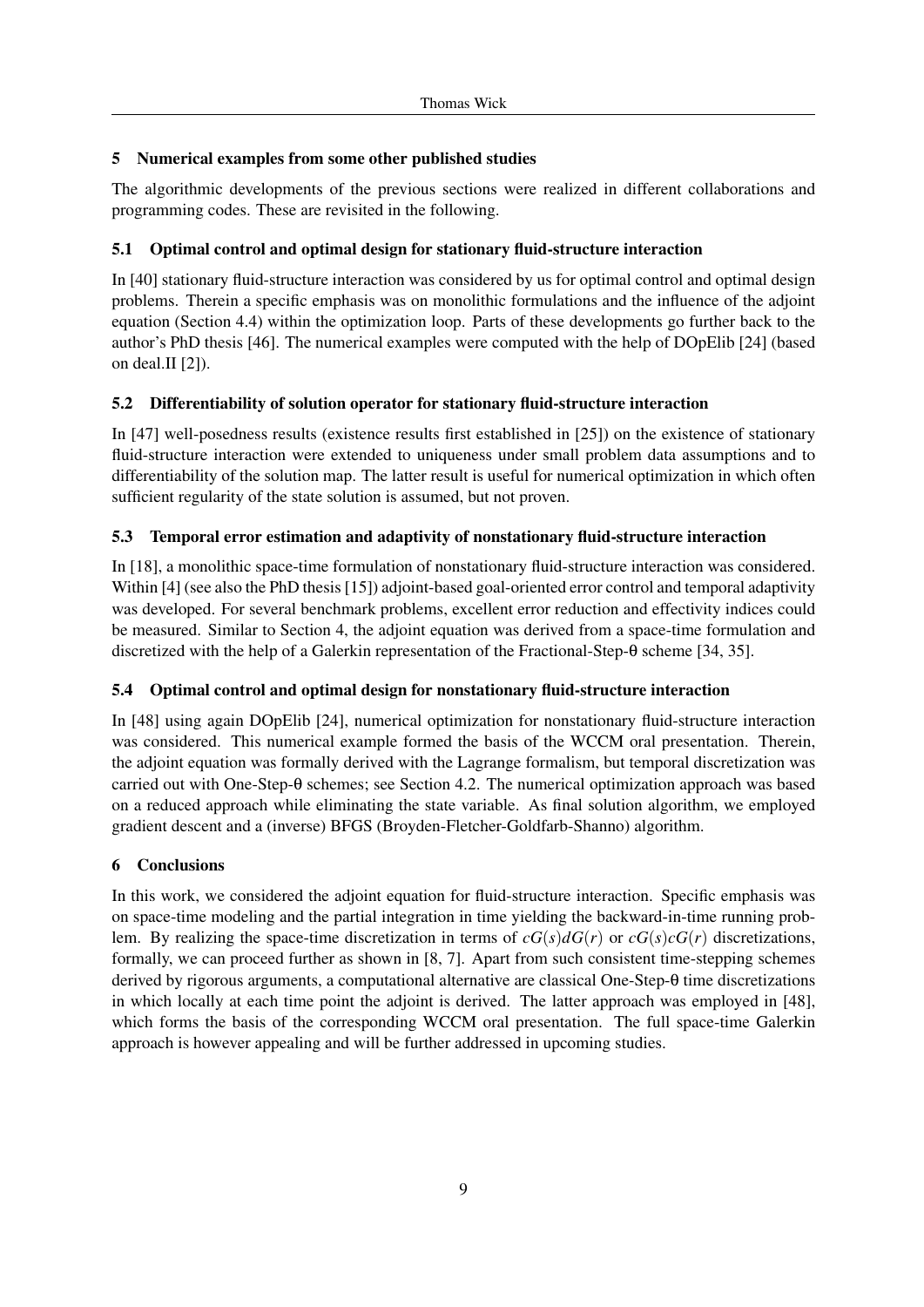#### 7 Acknowledgements

This work is supported by the Deutsche Forschungsgemeinschaft (DFG) under Germany's Excellence Strategy within the cluster of Excellence PhoenixD (EXC 2122, Project ID 390833453).

### **REFERENCES**

- [1] G. Allaire. *Analyse numerique et optimisation*. Editions de l'Ecole Polytechnique, 2005.
- [2] D. Arndt, W. Bangerth, D. Davydov, T. Heister, L. Heltai, M. Kronbichler, M. Maier, J.-P. Pelteret, B. Turcksin, and D. Wells. The deal.ii finite element library: Design, features, and insights. *Computers & Mathematics with Applications*, 2020.
- [3] Y. Bazilevs, K. Takizawa, and T. Tezduyar. *Computational Fluid-Structure Interaction: Methods and Applications*. Wiley, 2013.
- [4] R. Becker, M. Braack, D. Meidner, T. Richter, and B. Vexler. The finite element toolkit GAS-COIGNE. HTTP://WWW.GASCOIGNE.UNI-HD.DE.
- [5] R. Becker, D. Meidner, and B. Vexler. Efficient numerical solution of parabolic optimization problems by finite element methods. *Optim. Methods Softw.*, 22(5):813–833, 2007.
- [6] R. Becker and R. Rannacher. An optimal control approach to a posteriori error estimation in finite element methods. *Acta Numerica, Cambridge University Press*, pages 1–102, 2001.
- [7] M. Besier. *Adaptive Finite Element methods for computing nonstationary incompressible Flows*. PhD thesis, University of Heidelberg, 2009.
- [8] M. Besier and R. Rannacher. Goal-oriented space-time adaptivity in the finite element galerkin method for the computation of nonstationary incompressible flow. *Int. J. Num. Meth. Fluids*, 70:1139–1166, 2012.
- [9] T. Bodnár, G. Galdi, and Š. Nečasová. *Fluid-Structure Interaction and Biomedical Applications*. Advances in Mathematical Fluid Mechanics. Springer Basel, 2014.
- [10] H.-J. Bungartz, M. Mehl, and M. Schäfer. *Fluid-Structure Interaction II: Modelling, Simulation*, *Optimization*. Lecture Notes in Computational Science and Engineering. Springer, 2010.
- [11] H.-J. Bungartz and M. Schäfer. *Fluid-Structure Interaction: Modelling, Simulation, Optimization,* volume 53 of *Lecture Notes in Computational Science and Engineering*. Springer, 2006.
- [12] J. Donea, P. Fasoli-Stella, and S. Giuliani. Lagrangian and Eulerian finite element techniques for ´ transient fluid-structure interaction problems. In *Trans. 4th Int. Conf. on Structural Mechanics in Reactor Technology*, page Paper B1/2, 1977.
- [13] T. Dunne. An Eulerian approach to fluid-structure interaction and goal-oriented mesh adaption. *Int. J. Numer. Methods in Fluids*, 51:1017–1039, 2006.
- [14] T. Dunne, T. Richter, and R. Rannacher. *Numerical simulation of fluid-structure interaction based on monolithic variational formulations*, pages 1–75. Comtemporary Challenges in Mathematical Fluid Mechanics. Springer, World Scientific, Singapore, 2010.
- [15] L. Failer. *Optimal Control of Time-Dependent Nonlinear Fluid-Structure Interaction*. PhD thesis, Technical University Munich, 2017.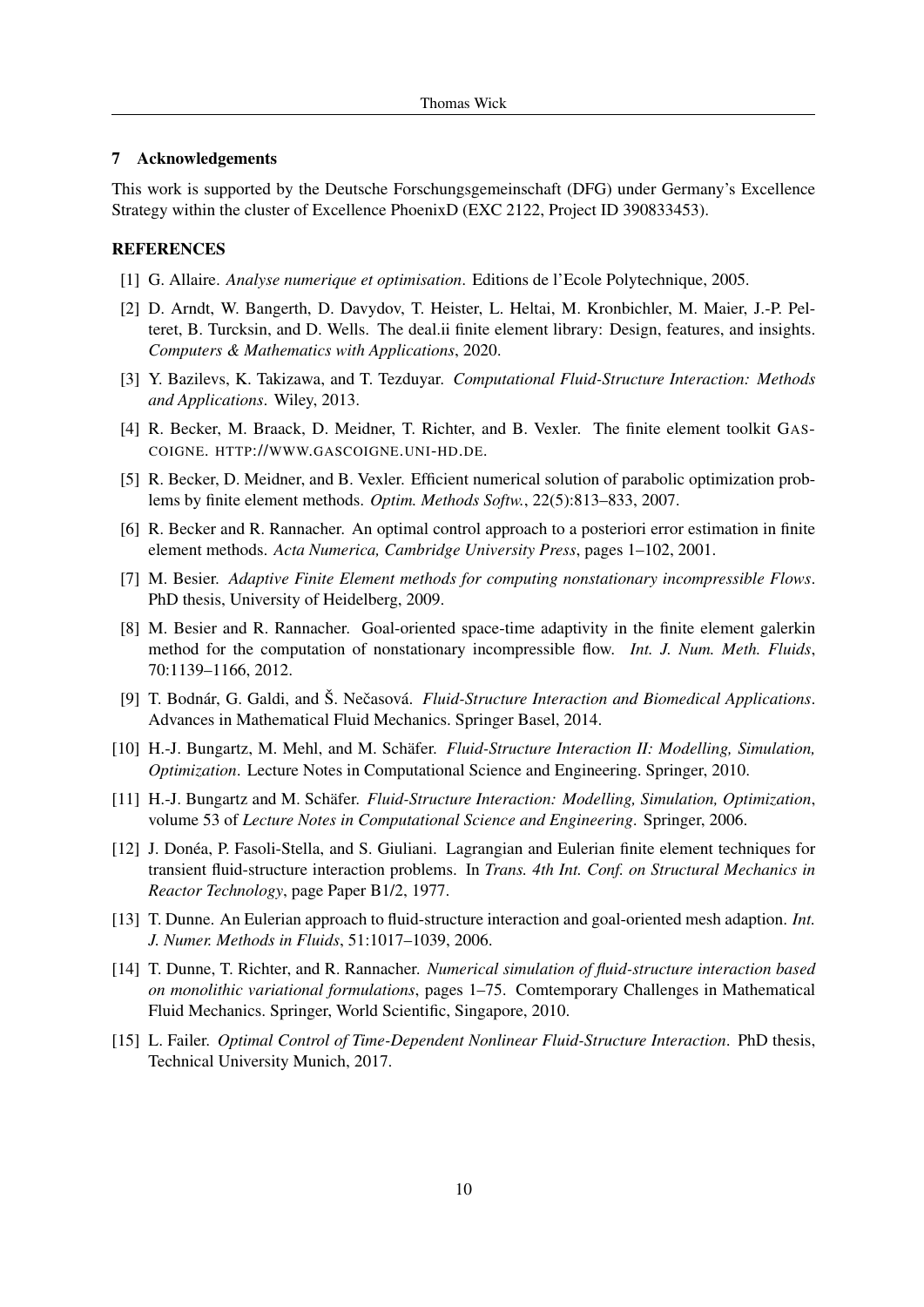- [16] L. Failer, D. Meidner, and B. Vexler. Optimal control of a linear unsteady fluid–structure interaction problem. *J Optim Theory Appl*, 170:1–27, 2016.
- [17] L. Failer and T. Richter. A newton multigrid framework for optimal control of fluid–structure interactions. *Optimization and Engineering*, 2020.
- [18] L. Failer and T. Wick. Adaptive time-step control for nonlinear fluid-structure interaction. *Journal of Computational Physics*, 366:448 – 477, 2018.
- [19] L. Formaggia and F. Nobile. A stability analysis for the arbitrary Lagrangian Eulerian formulation with finite elements. *East-West Journal of Numerical Mathematics*, 7:105 – 132, 1999.
- [20] L. Formaggia, A. Quarteroni, and A. Veneziani. *Cardiovascular Mathematics: Modeling and simulation of the circulatory system*. Springer-Verlag, Italia, Milano, 2009.
- [21] S. Frei, B. Holm, T. Richter, T. Wick, and H. Yang. *Fluid-structure interactions: Fluid-Structure Interaction: Modeling, Adaptive Discretisations and Solvers*. de Gruyter, 2017.
- [22] G. Galdi and R. Rannacher. *Fundamental Trends in Fluid-Structure Interaction*. World Scientific, 2010.
- [23] C. Goll, R. Rannacher, and W. Wollner. The damped Crank-Nicolson time-marching scheme for the adaptive solution of the Black-Scholes equation. *J. Comput. Finance*, 18(4):1–37, 2015.
- [24] C. Goll, T. Wick, and W. Wollner. DOpElib: Differential equations and optimization environment; A goal oriented software library for solving pdes and optimization problems with pdes. *Archive of Numerical Software*, 5(2):1–14, 2017.
- [25] C. Grandmont. Existence for a three-dimensional steady state fluid-structure interaction problem. *Journal of Mathematical Fluid Mechanics*, 4:76–94, 2002.
- [26] T. Grätsch and K.-J. Bathe. Goal-oriented error estimation in the analysis of fluid flows with structural interactions. *Comp. Methods Appl. Mech. Engrg.*, 195:5673–5684, 2006.
- [27] T. Guerra, J. Tiago, and A. Sequeira. Optimal control in blood flow simulations. *International Journal of Non-Linear Mechanics*, 64:57–69, 2014.
- [28] M. Hinze, R. Pinnau, M. Ulbrich, and S. Ulbrich. *Optimization with PDE constraints*. Number 23 in Mathematical modelling: theory and applications. Springer, Dordrecht u.a., 2009.
- [29] T. Hughes, W. Liu, and T. Zimmermann. Lagrangian-Eulerian finite element formulation for incompressible viscous flows. *Comput. Methods Appl. Mech. Engrg.*, 29:329–349, 1981.
- [30] J. Kratzke. *Uncertainty Quantification for Fluid-Structure Interaction: Application to Aortic Biomechanics*. PhD thesis, University of Heidelberg, Im Neuenheimer Feld 293/294, 2018.
- [31] T. Lassila, A. Manzoni, A. Quarteroni, and G. Rozza. A reduced computational and geometrical framework for inverse problems in hemodynamics. *Int. J. Numer. Meth. Biomed. Engrg.*, 29(7):741– 776, 2013.
- [32] J.-L. Lions. *Optimal Control of Systems Governed by Partial Differential Equations*, volume 170 of *Grundlehren Math. Wiss.* Springer, Berlin, 1971.
- [33] D. Meidner. *Adaptive Space-Time Finite Element Methods for Optimization Problems Governed*